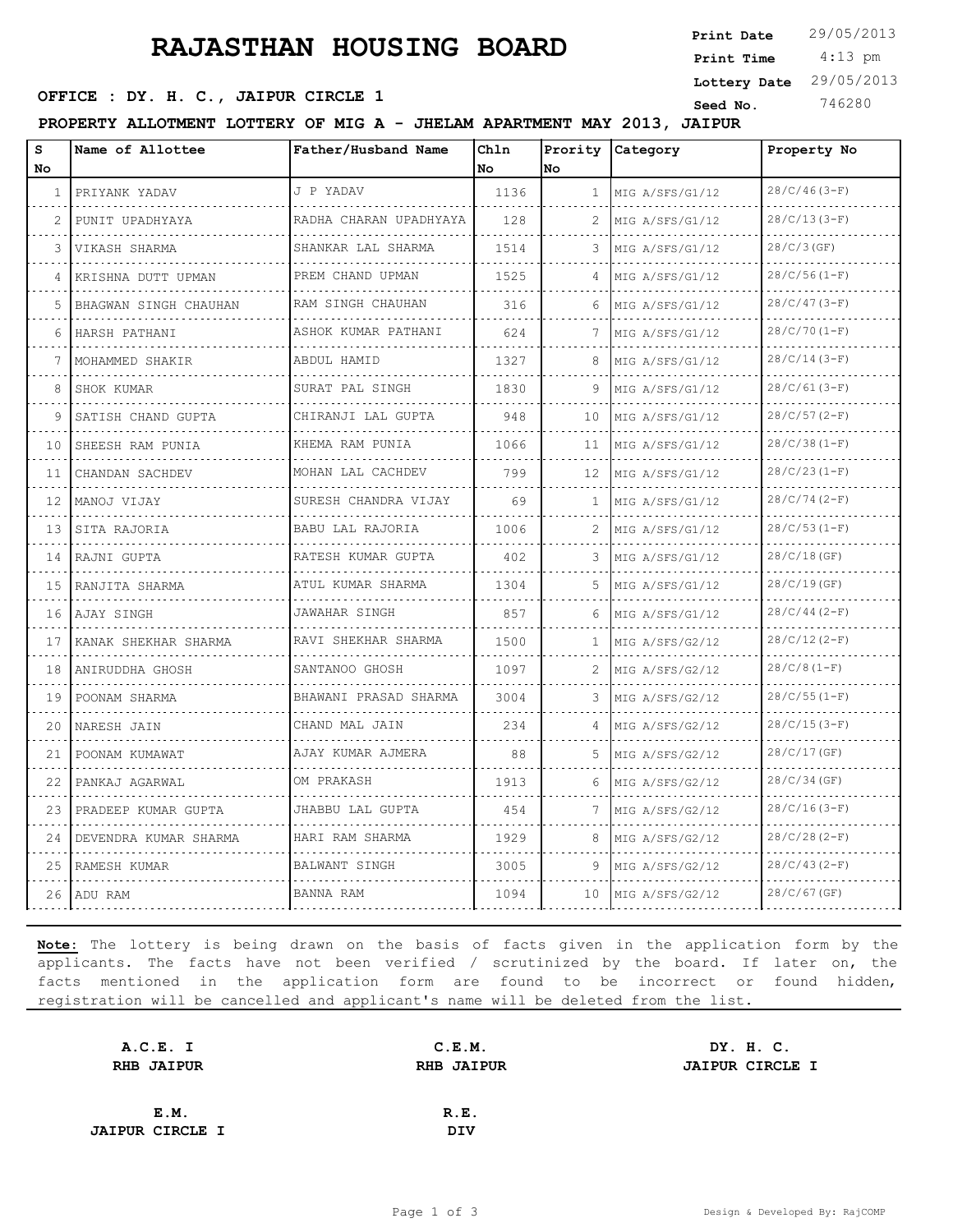# **RAJASTHAN HOUSING BOARD**

 4:13 pm **Print Date** 29/05/2013 **Print Time Lottery Date** 29/05/2013

### **SEED OFFICE : DY. H. C., JAIPUR CIRCLE 1 Seed No.** 746280

**PROPERTY ALLOTMENT LOTTERY OF MIG A - JHELAM APARTMENT MAY 2013, JAIPUR**

| s<br>No | Name of Allottee        | Father/Husband Name          | Chln<br>No | No. | Prority Category     | Property No     |  |
|---------|-------------------------|------------------------------|------------|-----|----------------------|-----------------|--|
| 27      | NARANI                  | NANDLAL                      | 3003       | 11  | MIG A/SFS/G2/12      | $28/C/63(3-F)$  |  |
| 28      | ANIL KUMAR BHATTACHARYA | BHAIRON PRASAD SHUKLA        | 1862       | 12  | .<br>MIG A/SFS/G2/12 | $28/C/73(2-F)$  |  |
| 29      | ARCHANA SHARMA          | SHIV KUMAR SHARMA            | 1767       | 13  | MIG A/SFS/G2/12      | $28/C/71(1-F)$  |  |
| 30      | KISHAN LAL GUPTA        | MANGI LAL GUPTA              | 1213       | 14  | MIG A/SFS/G2/12      | $28/C/24(1-F)$  |  |
| 31      | PAWAN VIJAIVERGIYA      | .<br>RAM SWAROOP VIJAIVERGIY | 1330       | 15  | MIG A/SFS/G2/12      | $28/C/11(2-F)$  |  |
| 32      | RAM GOPAL               | RATAN LAL                    | 3006       | 16  | MIG A/SFS/G2/12      | $28/C/45(3-F)$  |  |
| 33      | BHUPENDRA KUMAR JAIN    | JAYANTI PRASAD JAIN<br>.     | 1839       | 17  | MIG A/SFS/G2/12      | $28/C/41(2-F)$  |  |
| 34      | GOPAL SHARMA            | DAMODAR PRASAD SHARMA        | 1922       | 18  | MIG A/SFS/G2/12      | $28/C/30(3-F)$  |  |
| 35      | RAJESH SHARMA           | BRIJ KISHOR SHARMA           | 238        | 19  | MIG A/SFS/G2/12      | 28/C/51(GF)     |  |
| 36      | SHWETA JAIN             | AJAY JAIN                    | 715        | 20  | MIG A/SFS/G2/12      | $28/C/6(1-F)$   |  |
| 37      | HEMA GUPTA              | DINESH KUMAR GUPTA<br>.      | 3001       | 21  | MIG A/SFS/G2/12      | $28/C/62(3-F)$  |  |
| 38      | NARESH PREMJANI         | SHANKAR LAL PREMJANI         | 209        | 22  | MIG A/SFS/G2/12      | $28/C/9(2-F)$   |  |
| 39      | ANGURI DEVI SHARMA      | BALAKRISHAN SHARMA           | 604        | 23  | MIG A/SFS/G2/12      | 28/C/20(GF)     |  |
| 40      | NARESH KUMAR MADAN      | HARI KISHAN MADAN            | 3002       | 24  | MIG A/SFS/G2/12      | 28/C/49(GF)     |  |
| 41      | VINOD CHOUDHARY         | RAM PRATAP BHARI             | 1105       | 25  | MIG A/SFS/G2/12      | 28/C/2(GF)      |  |
| 42      | CHANDRA PRAKASH (Req.)  | DHANRAJ                      | 1155       | 26  | MIG A/SFS/G2/12      | $28/C/5(1-F)$   |  |
| 43      | DEEN DAYAL GUPTA        | RADHA MOHAN GUPTA            | 295        | 27  | MIG A/SFS/G2/12      | $28/C/10(2-F)$  |  |
| 44      | VISHAKHA SHARMA         | SUNIL SHARMA                 | 510        | 29  | MIG A/SFS/G2/12      | $28/C/60 (2-F)$ |  |
| 45      | PUSHPA DEVI             | MADAN MOHAN SINGH<br>.       | 404        | 31  | MIG A/SFS/G2/12      | $28/C/54(1-F)$  |  |
| 46      | NEELAM SARIA            | DEEPAK SARIA                 | 1718       | 32  | MIG A/SFS/G2/12      | $28/C/25(2-F)$  |  |
| 47      | AMIT KUMAR KAUSHIK      | ASHOK KUMAR KAUSHIK<br>.     | 1393       | 33  | MIG A/SFS/G2/12      | $28/C/26(2-F)$  |  |
| 48      | MAMTA MITTAL            | RAM NIWAS MITTAL<br>.        | 1479       | 35  | MIG A/SFS/G2/12      | $28/C/21(1-F)$  |  |
| 49      | SHASHI DHAMIJA          | C B DHAMIJA                  | 1918       | 36  | MIG A/SFS/G2/12      | $28/C/40(1-F)$  |  |
| 50      | MADHU SUDAN GOSWAMI     | ROOP CHAND GOSWAMI           | 1126       | 37  | MIG A/SFS/G2/12      | 28/C/4(GF)      |  |
| 51      | RAJEEV KUMAR            | SAKTU MAL                    | 1517       | 38  | MIG A/SFS/G2/12      | $28/C/64(3-F)$  |  |
| 52      | PANKAJ GUJARAL          | SARDARI LAL                  | 394        | 39  | MIG A/SFS/G2/12      | $28/C/29(3-F)$  |  |

**Note:** The lottery is being drawn on the basis of facts given in the application form by the applicants. The facts have not been verified / scrutinized by the board. If later on, the facts mentioned in the application form are found to be incorrect or found hidden, registration will be cancelled and applicant's name will be deleted from the list.

| A.C.E. I               | C.E.M.            | DY. H. C.              |
|------------------------|-------------------|------------------------|
| <b>RHB JAIPUR</b>      | <b>RHB JAIPUR</b> | <b>JAIPUR CIRCLE I</b> |
|                        |                   |                        |
| E.M.                   | R.E.              |                        |
| <b>JAIPUR CIRCLE I</b> | <b>DIV</b>        |                        |